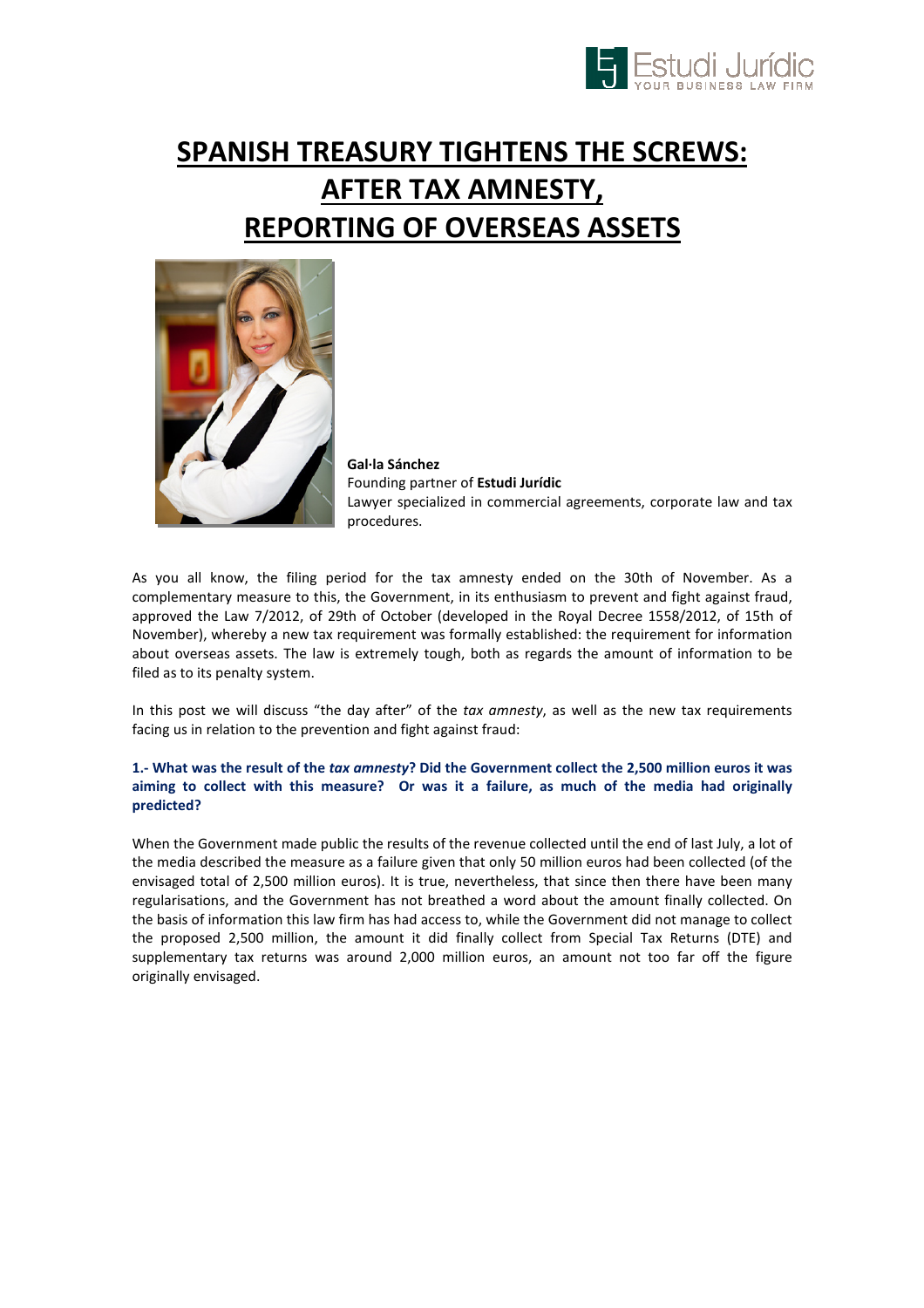

#### 2.- What is the situation for those who didn't regularise?

Those who didn't avail themselves of the tax amnesty can file supplementary tax returns, and have until the 31st of March of this year to do so.

#### 3.- What should those who didn't regularise their situation do?

3.1.- Obligation to inform the Bank of Spain: People who have a foreign bank account must inform the Bank of Spain of its existence, by filing form DD1.

3.2.- Registered holder, beneficial holder: People who hold an account overseas in the name of a holding company not resident in Spain and who have regularised their tax situation by filing the special tax return (DTE), and declaring they are the beneficial holder of this account, must now "turn into" the registered holders of the account by the 31st of December 2013. In other words, they must first put the account in the name of the beneficial holder, and then wind up the holding company.

3.3.- They will need to get and keep an account statement of their holdings, valued on the day on which they filed the Special Tax Return (DTE).

3.4.- Gather the information needed for the integration of earnings and capital gains and losses obtained overseas, in their next income tax return.

### 4.- What new obligations do we tax payers have as a result of the law of prevention and fight against fraud?

The requirement to regularise didn't end with the tax amnesty. Now there is the Law of prevention and fight against fraud, established in Law 7/2012, of 29th of October, and developed in the Royal Decree 1558/2012, of 15th of November. This law makes it compulsory for all persons, companies and other legal bodies to fill out and file annually an information report on the assets they hold overseas on the 31st of December each year.

4.1.- Tax return filing period: The first tax return must be filed by the 31st of March 2013 and must refer to the situation of each taxpayer on 31/12/2012. It must be filed by all taxpayers who own assets overseas acquired with money declared in Spain, including those who regularised their situationn under the umbrella of the tax amnesty or by supplementary tax returns.

4.2.- Penalty system: Non compliance with this information requirement will be considered a very serious tax offence. The penalty system envisaged is extremely tough, as it does not take into account the economic situation of those who break the law, or the possible damage that the non filing of this report could cause. The penalties envisage a fixed financial penalty of €5,000 for every piece of information or set of data referring to the same account, with a minimum fine of €10,000 .

4.3.- Undeclared assets are not statute barred: Once the filing date for this information report has passed (31st of March 2013), the discovery by the Spanish Treasury of any overseas asset which has not been reported by its owner could be considered as a non justified wealth increase, a classification which would not be changed even if it had been acquired in a statute barred time period. Thus, the taxation on these discovered assets could reach up to 56% of their value, plus the interest for late payment, and a penalty which will be levied at its maximum rate, that is, at 150%.